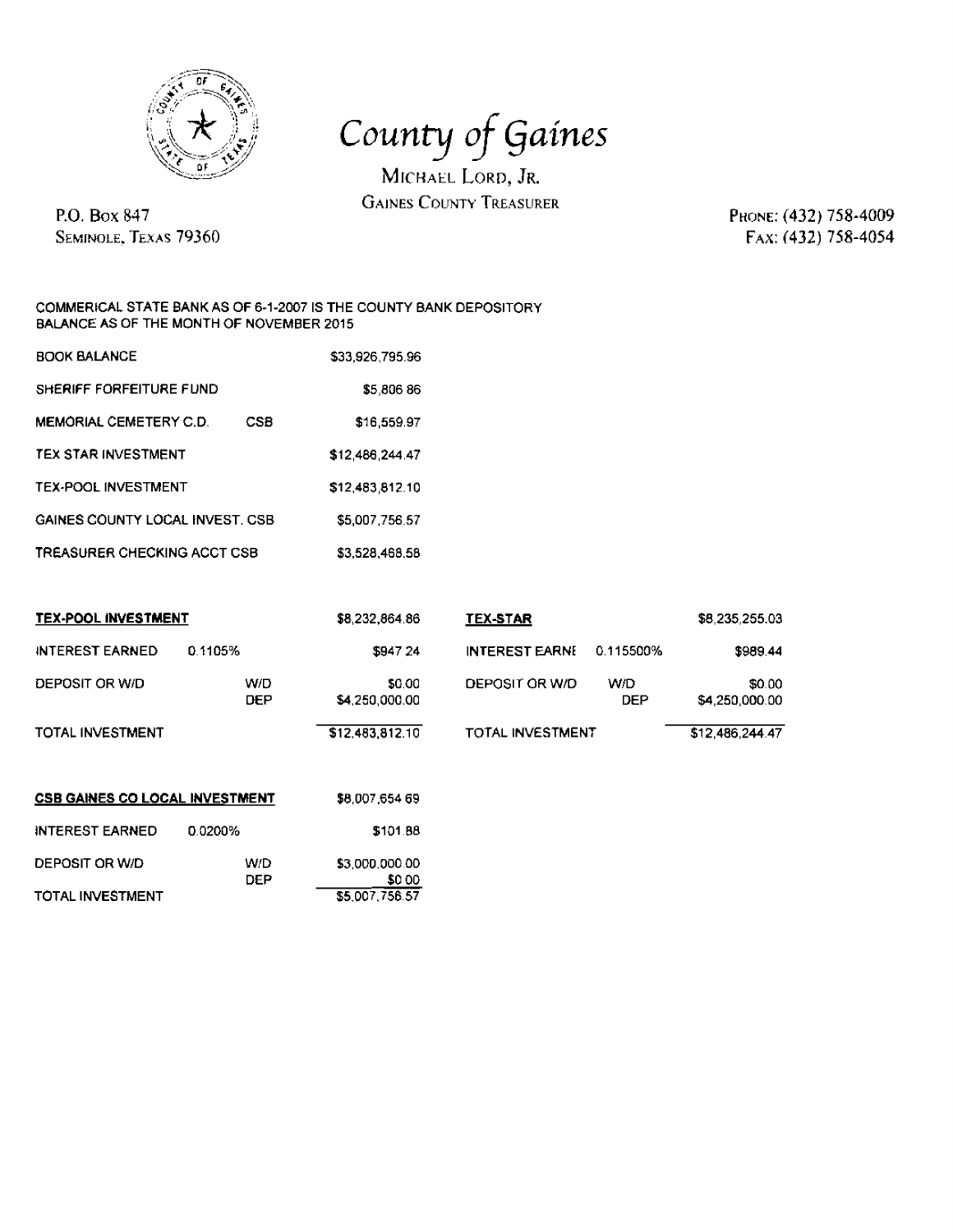

P.O. **Box 847 SEMINOLE, TEXAS** *79360* 

County of **Gaines** 

MICHAEL LORD, JR. **GAINES COUNTY TREASURER** 

Рноме: (432) 758-4009 FAX: (432) 758-4054

## **GAINES COUNTY TREASURER'S BANK RECONCILIATION NOVEMBER 2015**

| <b>Bank Bal.-Commercial State Bk</b> | \$3,528,468.58  | <b>Book Balance</b>       | \$33,926,795.96 |  |
|--------------------------------------|-----------------|---------------------------|-----------------|--|
| In Transit                           | \$0.00          | Checks O/S - CSB          | \$438,186.68    |  |
| <b>Sherriff Forfeiture</b>           | \$5,806.86      | STATE FEES O/S            | \$0.00          |  |
| <b>Tex Star Investment</b>           | \$12,486,244.47 | <b>TCDRS</b>              | \$108,132.70    |  |
| <b>Tex-Pool Investment</b>           | \$12,483,812.10 | <b>I.R.S. DEPOSIT O/S</b> | \$0.00          |  |
| Gaines Co. Local Investment          | \$5,007,756.57  | SALES TAX O/S             | \$720.51        |  |
| Memorial Cemetery C.D. CSB           | \$16,559.97     | <b>W/H IN TRANSIT</b>     | \$0.00          |  |
| Deposits in Transit (CSB)            | \$945,187.30    |                           |                 |  |
|                                      |                 |                           |                 |  |

\$34,473,835.85

\$34,473,835.85